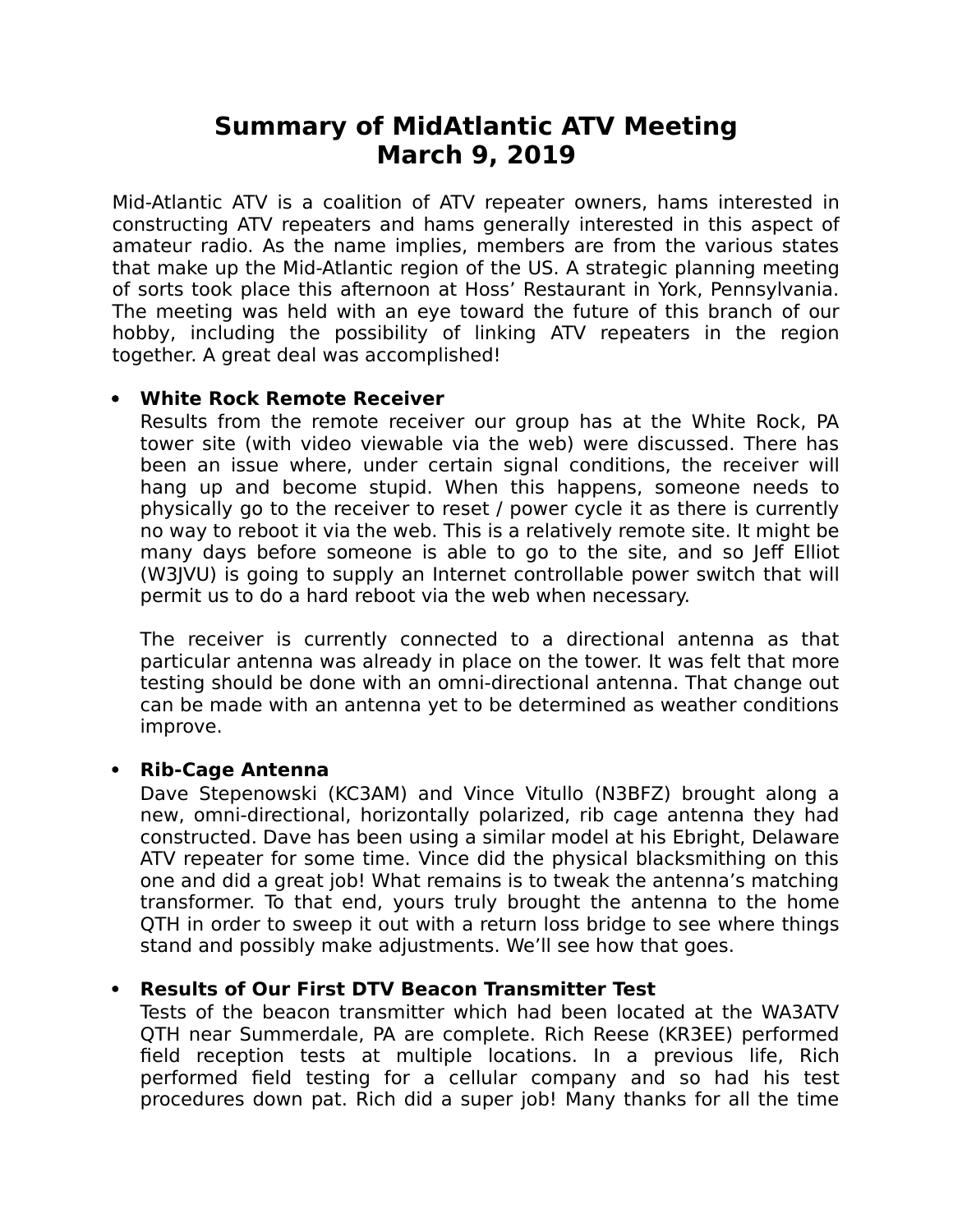and effort he put in on behalf of our group! The bottom line of the tests is that Rich found that the actual field test results tallied very closely with coverage predicted by the Radio Mobile software modeling our group has been using. This will hopefully reduce the number of field locations that need to be tested for future beacon tests at other locations.

A discussion of the next location for beacon transmitter tests ensued. Based on the Radio Mobile propagation modeling, it is hoped that we can obtain permission to place the beacon at the Cornwall, PA repeater / CPIN microwave relay site. This site is a stone's throw from the former location of the Cornwall analog ATV repeater which has since gone dark. If Dave's rib cage antenna can be tuned up in time, the hope would be to use it as an omni-directional antenna for the next beacon test.

## **Repeater Antenna Polarization**

The question of standardizing the polarity of DTV signals came up. The pros and cons of each mode for our application were discussed at length. Ultimately, the group unanimously decided to use horizontal polarization for repeater outputs. Advantages include the inherent isolation from interference to / from vertically polarized voice repeaters and compatibility with U.S. over-the-air broadcast television. The biggest obstacle is the need for omni-directional, horizontally polarized antennas at the repeater sites. The off-the-shelf pickings are rather slim and leave something to be desired in terms of performance. It is hoped that Dave's rib-cage antenna will provide a solution, hence the desire to use it in the next beacon test.

It's important to note that only the repeater sites themselves require the horizontally polarized, omni-directional antennas. Thus, only a few such antennas will be needed. Individual hams accessing a repeater will all be using directional antennas and therefore have multiple, readily available antennas to choose from.

## **Frequency coordination**

The group reached the conclusion that it would make sense to coordinate a common output frequency for all repeaters in the region, with input frequencies coordinated by the individual repeater operators as they see fit based on local operating practices and conditions.

Given the antenna systems and power levels we will be using, the terrain and predicted coverage plots from various active and potential repeater sites, it is unlikely that one repeater will interfere with another.

In addition, with COFDM modulation in use for both DVB-T and ATSC 3.0 it will eventually be possible to operate linked repeaters as a Single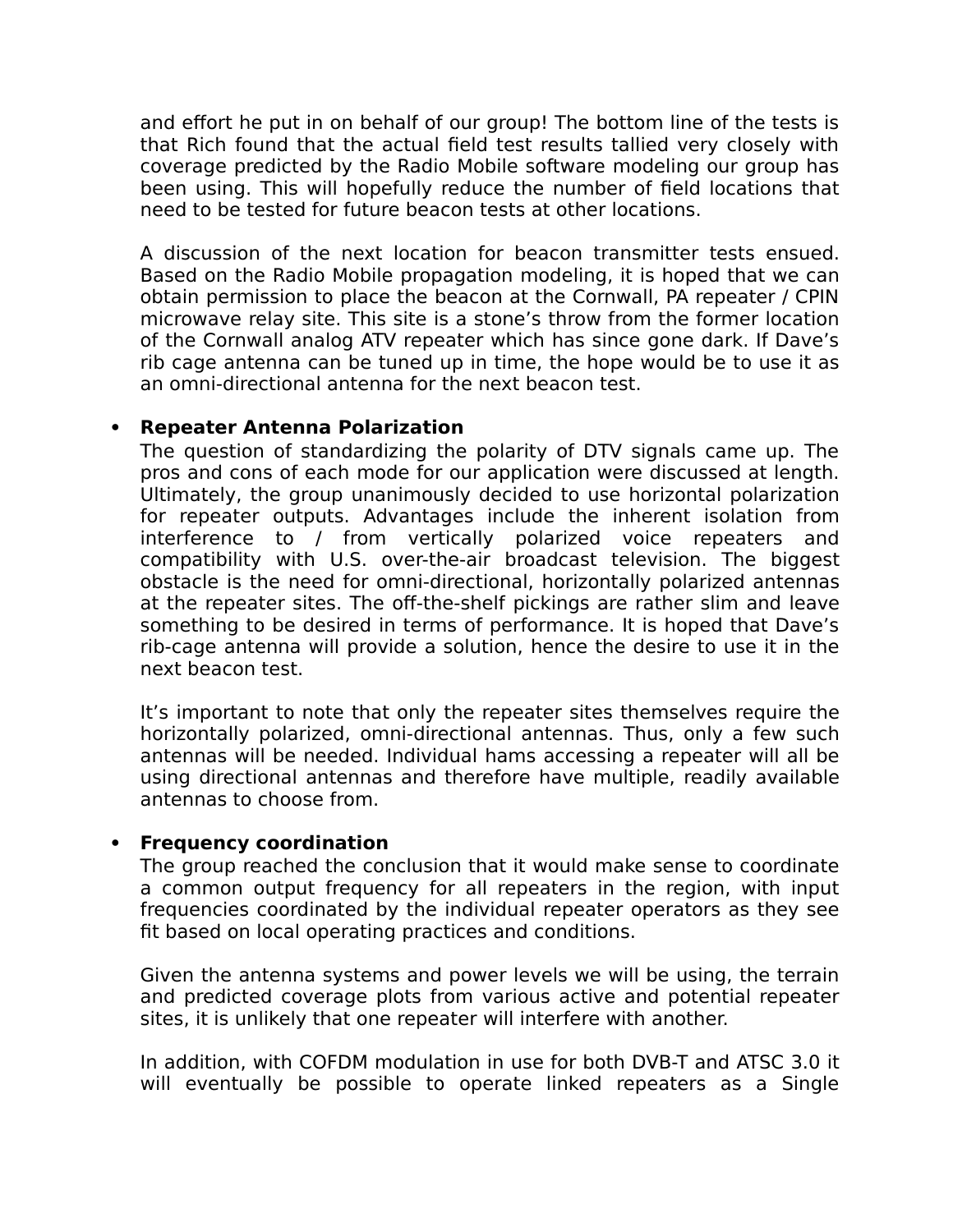Frequency Network (SFN) that would allow the signals from multiple repeaters to augment rather than interfere with one another.

Finally, the use of a common output frequency will allow much more efficient use of valuable ham radio spectrum and (hopefully) make frequency coordination an easier task.

#### **Power Amps**

Rich Reese has also done a fair amount of research into the availability of power amplifiers that might be suitable for DTV use. The issue of course is the need for an absolutely linear amplifier since any sort of phase distortion will corrupt a DTV signal. This eliminates the use of Class B or Class C amplifiers.

Rich has found a number of amps on the web that are allegedly suitable for digital voice use. Whether they would be linear enough for application in the DTV world is another matter. However, Rich did purchase surplus power amp modules from a decommissioned DTV broadcast transmitter that might serve as a PA. He also purchased a lower power linear amplifier that could be used as an IPA to drive the PA. He will keep us informed on how his experimentation progresses.

## **Status of ATSC 3.0 Deployment**

The status of deployment of the new ATSC 3.0 standard for over-the-air broadcast television here in the U.S.A. was discussed. This is similar to DVB-T in that both use COFDM modulation. However, ATSC 3.0 uses an IP based data protocol that more easily supports simultaneously connecting consumer devices to the web for interactive television programming. ATSC 3.0 is also more spectrally efficient, so much so that it can transmit full motion 4K images over the air in a standard 6 MHz U.S. television channel.

It was learned that Sinclair Broadcast Group will be partnering with Nexstar Broadcast Group to facilitate the rollout of ATSC 3.0. These are the two largest TV station group owners in the U.S. and own several stations here in the Mid-Atlantic region. Such partnerships are necessary for the transition from ATSC 1.0 to ATSC 3.0. During the transition, it will be necessary for two stations to broadcast their programming on one ATSC 1.0 transmitter while the second transmitter is being converted to ATSC 3.0. Surprisingly, Sinclair expects to have more than thirty (30) ATSC 3.0 stations on the air by the end of this year! This is a much faster rollout than most people would have predicted. This means we will likely be seeing ATSC 3.0 television receivers on store shelves and in Internet stores much sooner than expected. Sinclair is pushing hard for the new format as they view the interactive aspects of the system as a whole new revenue stream.